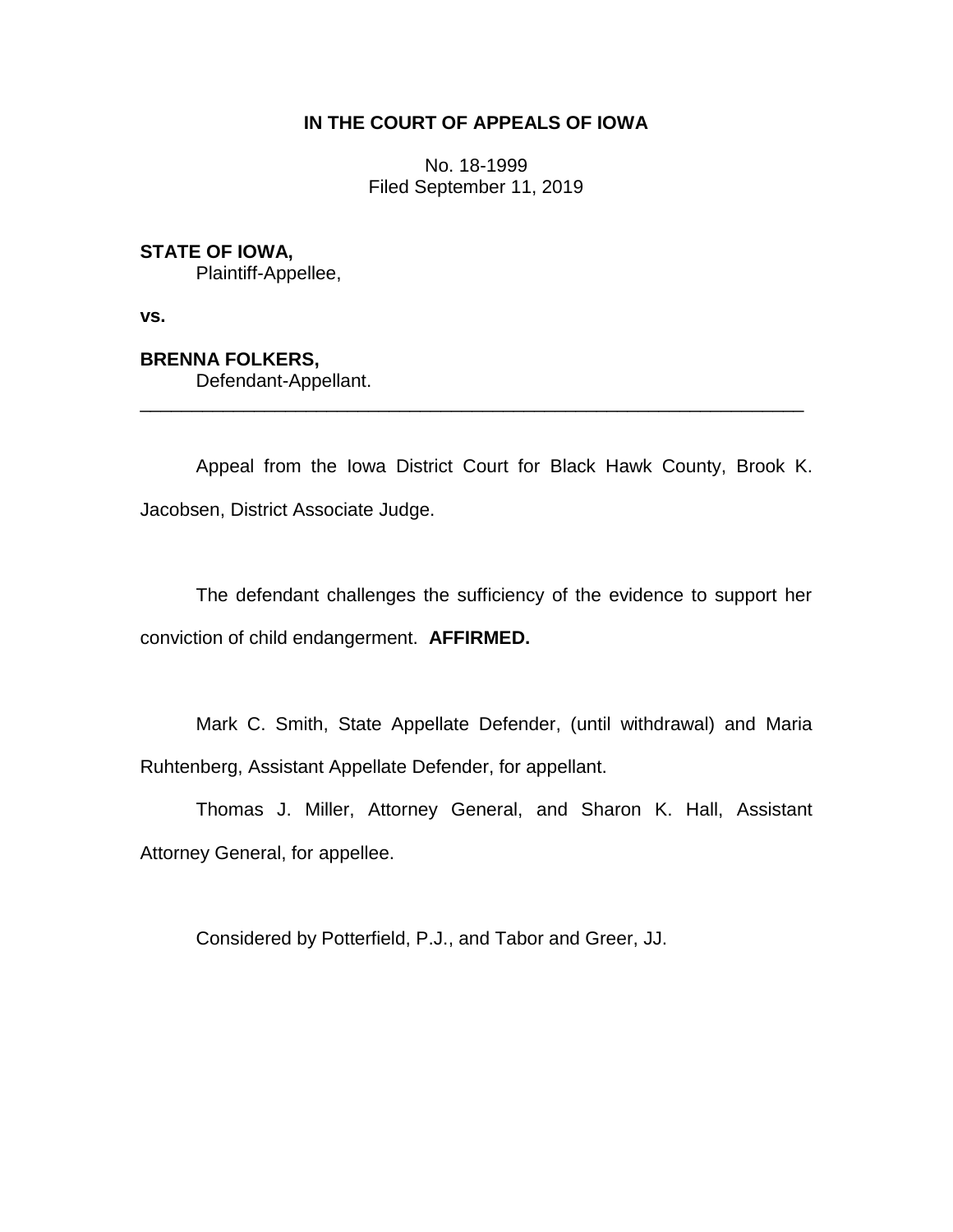#### **POTTERFIELD, Presiding Judge.**

Brenna Folkers challenges the sufficiency of the evidence supporting her conviction of child endangerment following a trial to the bench. The State had the burden to prove beyond a reasonable doubt (1) Folkers was the parent having custody or control over V.W., (2) V.W. was under the age of fourteen, and (3) Folkers knowingly acted in a manner that created a substantial risk to V.W.'s physical, mental, or emotional health or safety. *See* Iowa Code § 726.6(1)(a) (2017); *see also State v. Millsap*, 704 N.W.2d 426, 436 (Iowa 2005) (providing "child," as used in the statute, refers to a minors under the age of fourteen). Folkers challenges only the third element.

We review sufficiency-of-the-evidence claims for correction of errors at law. *State v. Sanford*, 814 N.W.2d 611, 615 (Iowa 2012). We "consider all of the record evidence viewed 'in the light most favorable to the State, including all reasonable inferences that may be fairly drawn from the evidence.'" *Id.* (citation omitted).

Here, the court concluded Folkers's "acts of permitting illegal drugs to be present and repeatedly used in the residence shared with V.W. created a substantial risk to his physical, mental, or emotional health or safety." Folkers does not dispute that she aware there was marijuana and hash oil kept in the home or that she had used both in the home before. She maintains there was not enough evidence to support a determination she acted in a way that created a substantial risk to V.W. because there was no evidence he was in the home or that she was parenting him at the times when she used the illegal drugs.

2